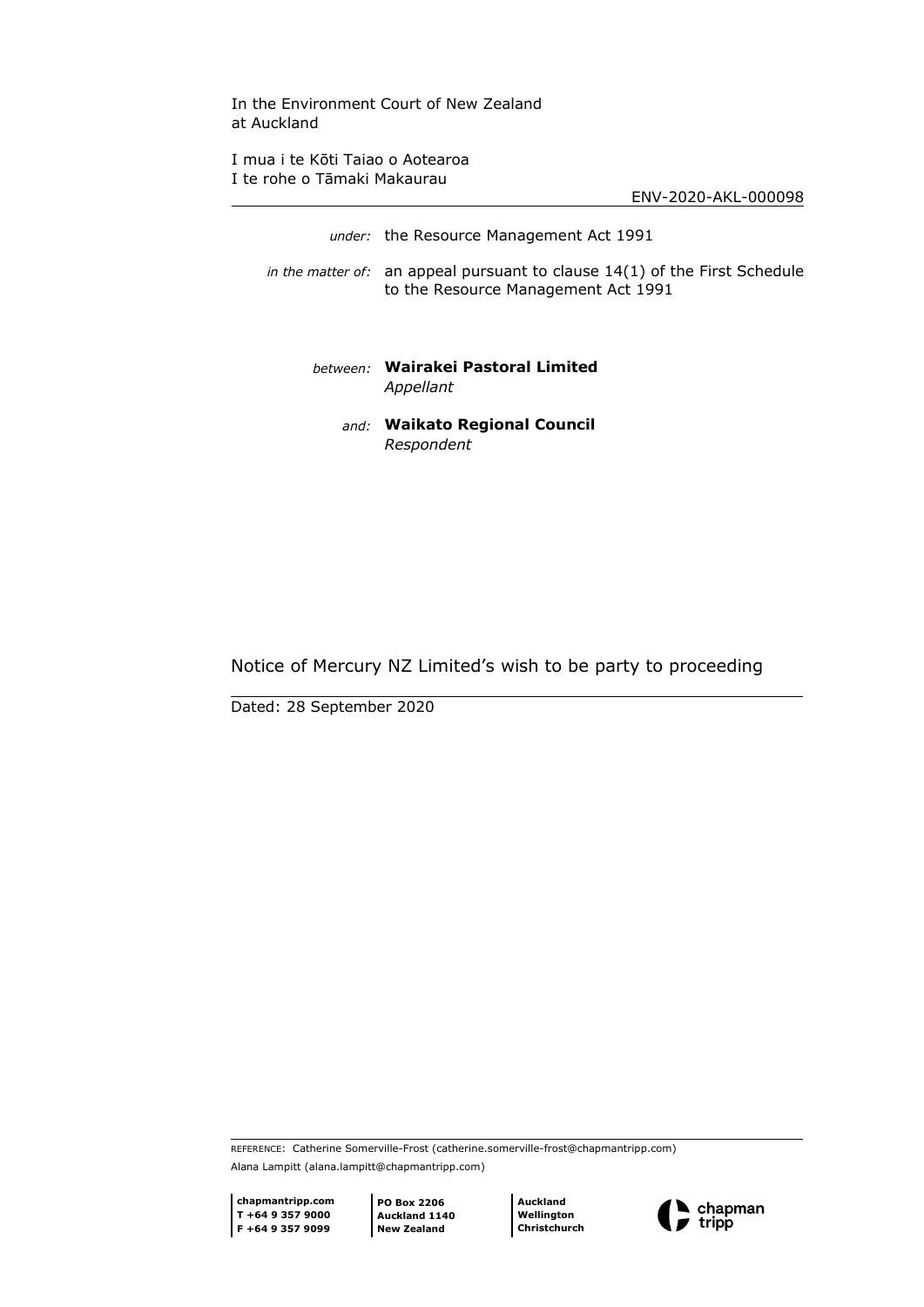## **NOTICE OF MERCURY NZ LIMITED'S WISH TO BE PARTY TO PROCEEDINGS**

*Section 274, Resource Management Act 1991*

**To** The Registrar Environment Court Auckland

1 Mercury NZ Limited (*Mercury*) wishes to be a party to the appeal by Wairakei Pastoral Limited against a decision of the Waikato Regional Council on Proposed Plan Change 1 to the Waikato Regional Plan (*PC 1*).

#### **Mercury's interest in these proceedings**

- 2 Mercury made a submission and a further submission about the subject matter of the proceedings.
- 3 Mercury is not a trade competitor for the purposes of section 308C or 308CA of the Resource Management Act 1991 (*RMA*).
- 4 Mercury is interested in those issues that may affect its ability to operate, maintain, upgrade and develop its renewable electricity generation assets (in particular the Waikato Hydro System), including those parts of the proceedings related to the definition and use of the term "water bodies" and Table 3.11-2.

## **Relief supported in part by Mercury**

- 5 Mercury generally supports the Notice of Appeal's clarification sought regarding the definition and use of the term "water bodies".
- 6 The proposed clarification of the meaning of the term and the proposed consistent use of that term is supported because it:
	- 6.1 Results in the most appropriate plan provisions in terms of section 32 of the RMA;
	- 6.2 Gives effect to higher order planning documents under section 67(3) of the RMA including the National Policy Statement for Renewable Electricity Generation 2011 and the Waikato Regional Policy Statement; and
	- 6.3 Ensures consistency with good resource management practice.
- 7 Without limiting the generality of the above, the specific reasons for Mercury's support of the Notice of Appeal's relief are that:
	- 7.1 The Notice of Appeal's reference to the phrasing set out at Clause 5 of Schedule C is a broad definition that is sufficient to include all tributaries of the Waikato River.
	- 7.2 It is appropriate to ensure that all types of water bodies are included in the definition of the term "water bodies" and that this term is used consistently throughout PC 1, including in Objective 1.
	- 7.3 A holistic approach to the Waikato River and all its tributaries as enabled through the Notice of Appeal's proposed definition and use of the term "water bodies" is consistent with Te Ture Whaimana o Te Awa o Waikato.